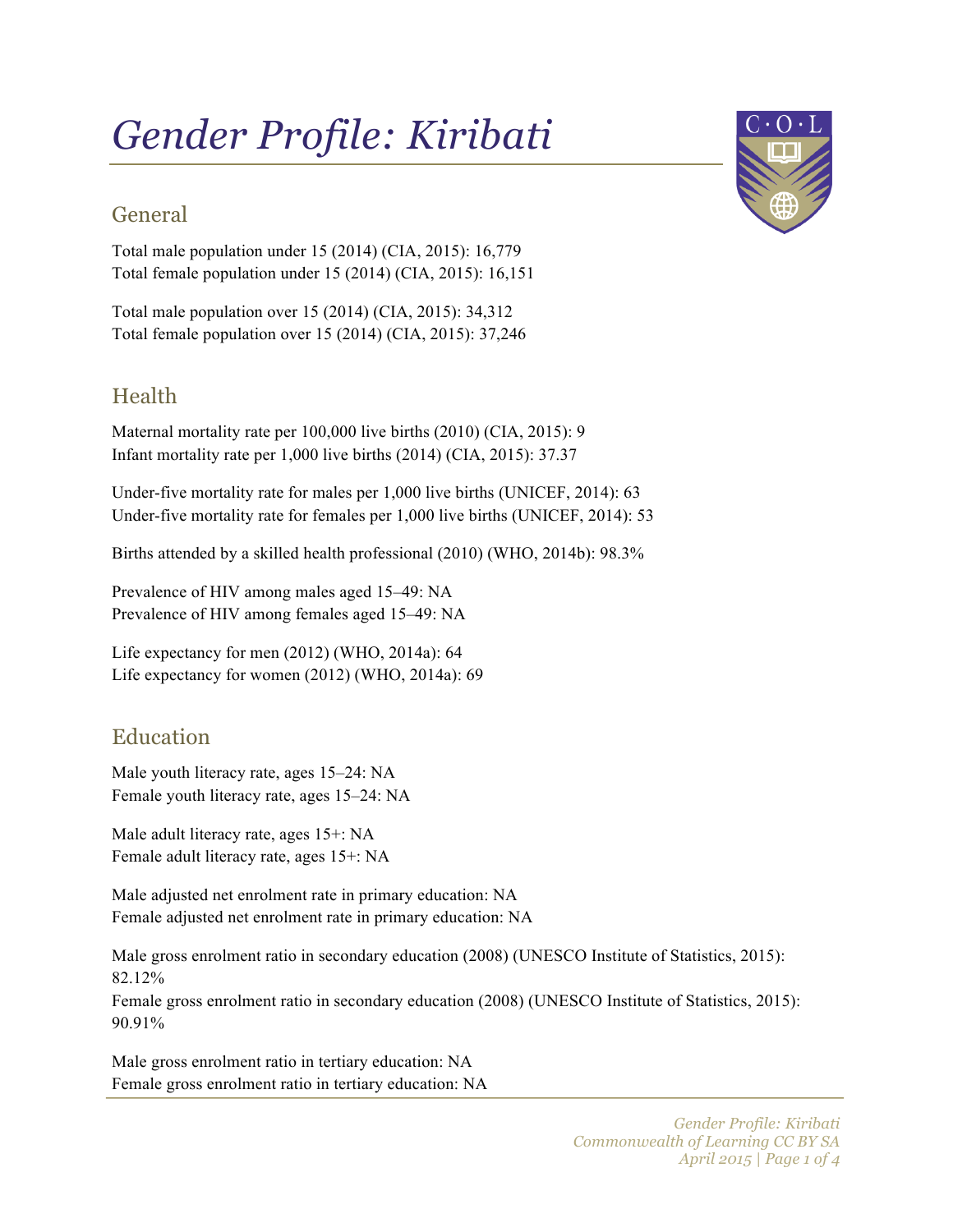Graduates from tertiary education who are female: NA

Students in engineering, construction and manufacturing tertiary education programs who are female: NA Teachers in primary education who are female (2008) (UNESCO Institute of Statistics, 2015): 81.6% Teachers in secondary education who are female (2008) (UNESCO Institute of Statistics, 2015): 47.7% Teachers in tertiary education who are female: NA

## Economic Activity

Males over 15 who are active in the labour force: NA Females over 15 who are active in the labour force: NA

Men who have an account in a formal financial institution : NA Women who have an account in a formal financial institution: NA

## Decision-Making

Proportion of seats held by women in national parliament (World Bank, 2014): 9%

#### Human Rights

Girls married before 15 (2014) (Girls Not Brides, 2015): 3%

Females married between 15 and 19: NA

Women subjected to physical/sexual violence by an intimate partner during their lifetime (UN Women, 2012): 67.6%

Women subjected to physical/sexual violence by an intimate partner or a non-partner during their lifetime (UN Women, 2012): 73%

\* \* \*

## Gender Gaps

#### Health

• According to the World Health Organization, as of 2008, 23% of females in Kiribati had suffered physical or sexual abuse during pregnancy (UN Women, 2012, p. 4).

• In a study conducted in 2004 (the most recent available data on this subject), 15% of pregnant women tested had a sexually transmitted infection (UN Women, 2014).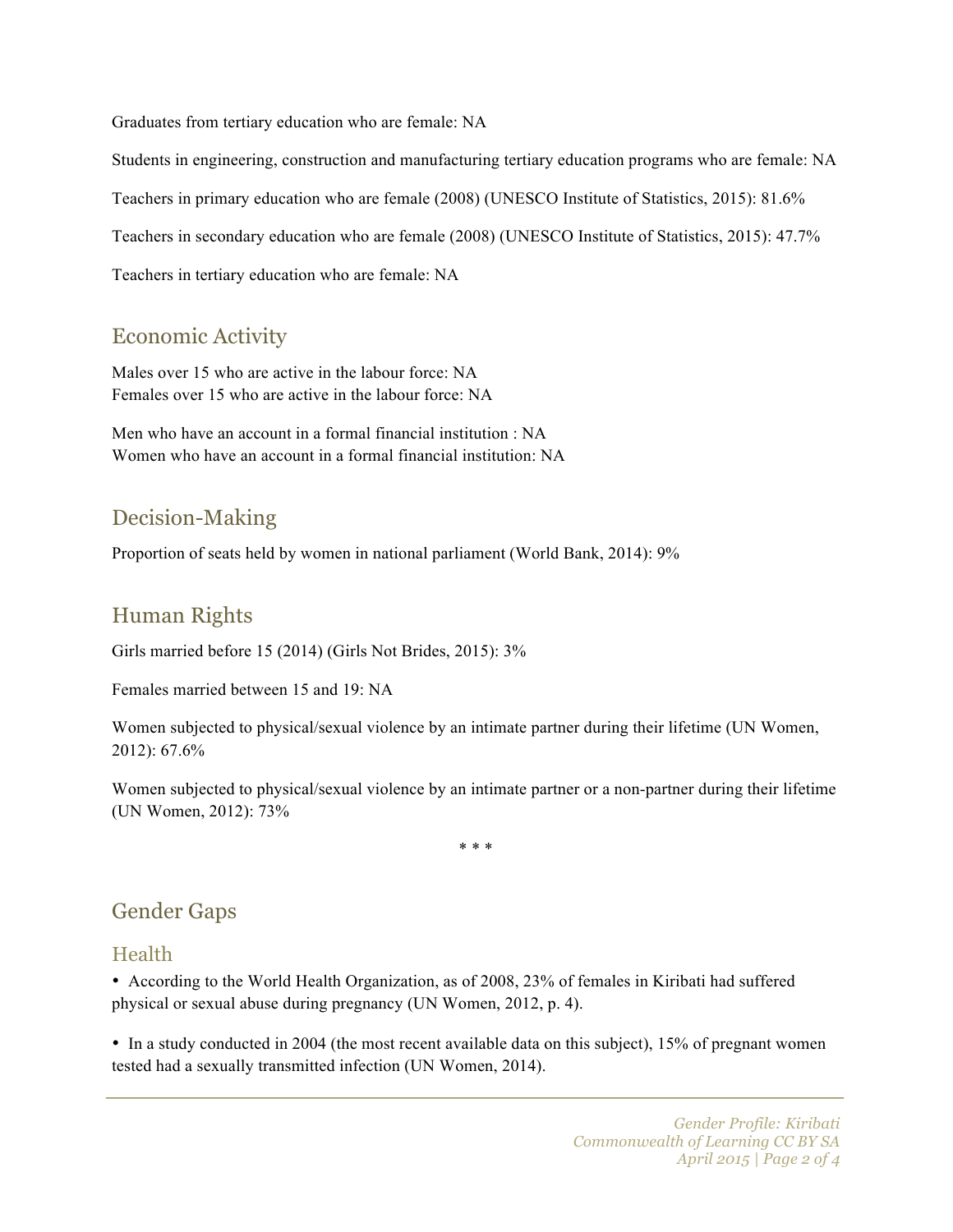• Over 70% of cancers reported in Kiribati affect women (UN Women, 2014).

• As of 2008, 53.6% of females over the age of 20 were obese, compared with 37.7% of men (WHO, 2015). The reason for this discrepancy is not known.

#### **Education**

• Although girls outnumber boys in secondary and tertiary levels of education, this has not reduced women's economic marginalisation. According to UN Women (2014), women remain severely underrepresented at all levels of decision-making.

#### Economic

• According to a report published by the Government of Kiribati and UNICEF in 2005 (the most recent available data), women comprised only 37% of paid workers, although this was an increase from 28% in 1990.

• Women are more likely to be unemployed than men. In the 2005 census, women's unemployment rate was 6.6% in 2005, compared to 5.6% among men (again, these are the most recent available data) (UN Women, 2014).

#### Decision-Making

• In 2012, the president opted against special measures to guarantee women parliamentary positions.

#### Human Rights

• The World Health Organization reported that as of 2008, 20% of females in Kiribati indicated that their first sexual encounter had been forced (UN Women, 2012, p. 4).

• 18% of women between ages 15–49 have experienced physical or sexual violence by a non-partner. Approximately 90% of women have experienced controlling behaviour in one form or another. 31.4% of women have experienced rape involving physical force. 41.1% of women have had sex with a partner out of fear (UN Women, 2014).

• Women are disadvantaged under family law in Kiribati. Unmarried women automatically are deprived of custody once the child turns two years old (provided the father acknowledges his paternity and requests custody of the child) (UN Women, 2014).

\* \* \*

#### References

CIA. (2015). *The world factbook: Country profiles*. Retrieved from https://www.cia.gov/library/publications/the-world-factbook/geos/xx.html

Girls Not Brides. (2015). *Child marriage around the world: Kiribati*. Retrieved from http://www.girlsnotbrides.org/child-marriage/kiribati/